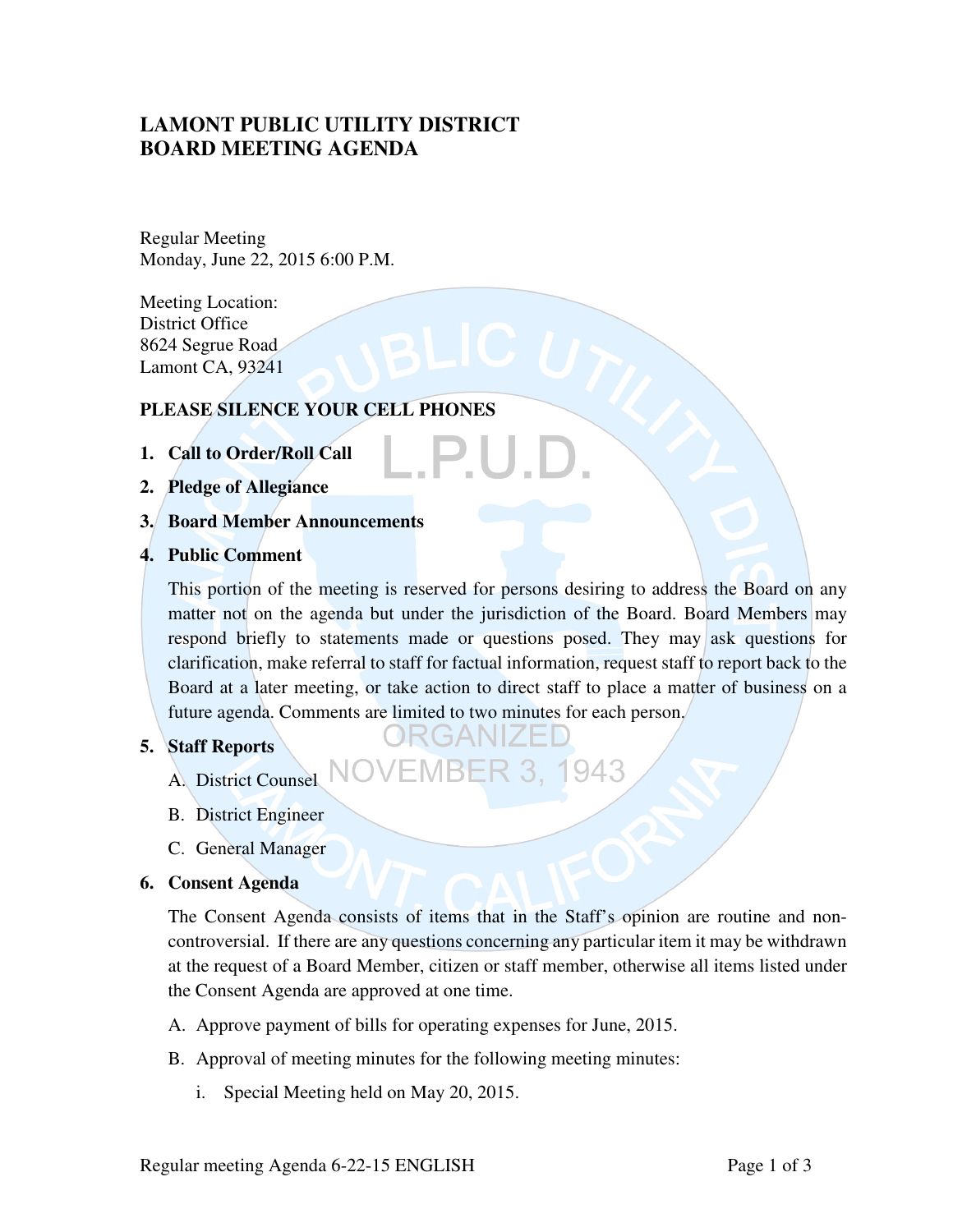- C**.** Approval of financial statements for May, 2015.
- D. Approval of Payroll Journal for June, 2015.
- E. Progress Pay Estimates (PPE) for Capital Projects for June, 2015.
	- i. Water Well #19, PPE #13, Brough Construction Inc., \$363,905.35.

# **7. Regular Agenda**

- A. Report and Possible Minute Action: Consideration and possible approval of Recology's application for modifications to Conditional Use Permit; **General Manager, Nick Turner**
- B. Report and Possible Minute Action: Employees to obtain Class B driver's license; **General Manager, Nick Turner**
- C. Report and Possible Minute Action: Consideration and possible approval to submit an application for USDA Emergency Grant Funds for a water main extension project to serve four residences located near the intersection of Fairfax Rd. and Mountain View Rd. (Possible Annexation No. 29); **General Manager, Nick Turner**
- D. Report and Possible Minute Action: Consideration and possible adoption of 2015-2016 Annual Budget; **General Manager, Nick Turner**
- E. Report and Possible Minute Action: Consideration and possible adoption of the Board Meeting Calendar for the 2015-16 fiscal year; **General Manager, Nick Turner**
- F. Report and Possible Minute Action: Consideration and possible approval to become a member of the *Greater Lamont Chamber of Commerce*; **General Manager, Nick Turner**
- G. Report and Possible Minute Action: Consideration and possible response to California Endowment's letter regarding their independent analysis of the District's Plan B for Effluent Disposal; **Board President Prado**
- H. Report and Possible Minute Action: Consideration and possible approval to fund water valve and sewer manhole cover raise to grades as a result of a County Roads Project on Habecker Road and Hall Road; **General Manager, Nick Turner**
- I. Information Only: Adoption of conservation standard for Commercial Ag Customers; **General Manager, Nick Turner**
- J. Report and Possible Minute Action: Report from General Manager regarding the development located at 9001 Weedpatch Hwy and possible direction from Board; **Director Prado**